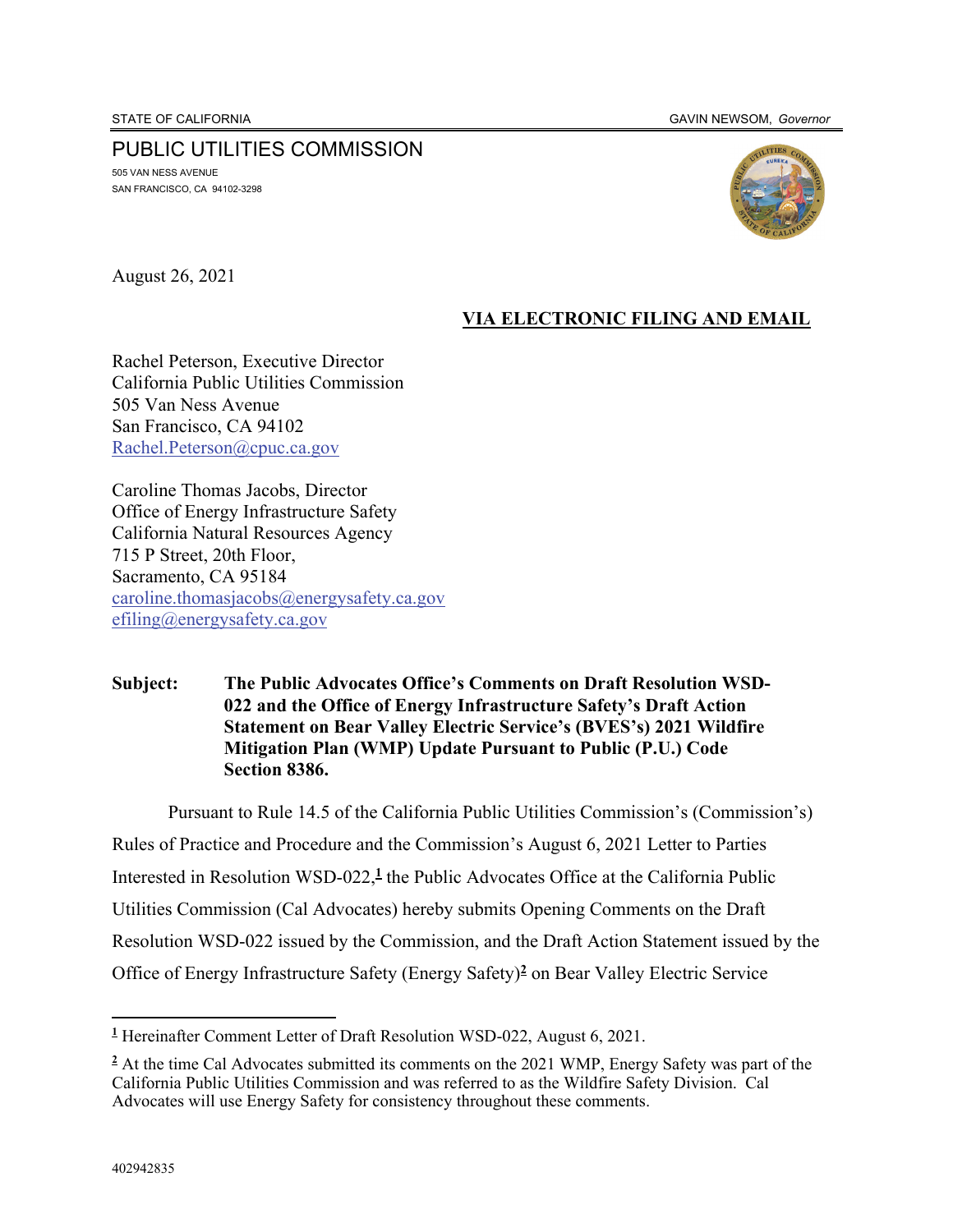Company's (BVES) 2021 WMP Update pursuant to Public Utilities (P.U.) Code Section 8386 (hereinafter Draft Action Statement or Draft Action Statement on BVES 2021 WMP Update).**<sup>3</sup>** These comments are timely submitted on August 26, 2021.**<sup>4</sup>**

## **I. INTRODUCTION**

On August 6, 2021, Energy Safety issued a Draft Action Statement on BVES's 2021 WMP Update. On the same day, the Commission issued Draft Resolution WSD-022, which included Energy Safety's Draft Action Statement on BVES 2021 WMP Update, as an attachment. WSD-022 would ratify Energy Safety's Draft Action Statement on BVES 2021 WMP Update and require BVES to meet the commitments in its 2021 WMP Update and fulfill certain additional obligations laid out in Energy Safety's Draft Action Statement.

## **II. RECOMMENDATIONS**

Energy Safety's Draft Action Statement on BVES 2021 WMP Update lists two critical issues, and fourteen key areas for improvement for BVES's 2021 WMP Update, as well as the associated remedies for those issues. Furthermore, throughout the Draft Action Statement, Energy Safety discusses several other issues that BVES should improve on by its Progress Report due November 1, 2021, or by its 2022 WMP Update. Cal Advocates supports the Draft Action Statement and agrees with the remedies proposed by Energy Safety discussed below. Therefore, Cal Advocates urges the Commission to adopt Draft Resolution WSD-022 ratifying Energy Safety's Draft Action Statement on BVES 2021 WMP Update.

## **A. Cal Advocates supports requiring BVES to disaggregate expenditures in its 2022 WMP update.**

In comments on BVES's Revision of its 2021 WMP Update, Cal Advocates noted that BVES's accounting of WMP costs "indicates a lack of true disaggregation and tracking of wildfire mitigation initiative expenditures."**<sup>5</sup>** Cal Advocates also noted that BVES indicated in

**<sup>3</sup>** *See* Energy Safety website, Docket # 2021-WMPs, Ref # (Doc. No.) 10272 (Draft Action Statement on BVES 2021 WMP Update).

**<sup>4</sup>** *See* Comment Letter of Draft Resolution WSD-022, August 6, 2021 (requiring comments by August 26, 2021, per P.U. Code § 311(g) and Rule 14.5 of the Commission's Rules of Practice and Procedure).

**<sup>5</sup>** Cal Advocates Comments on 2021 BVES WMP Revision Notice, June 23, 2021, p. 2.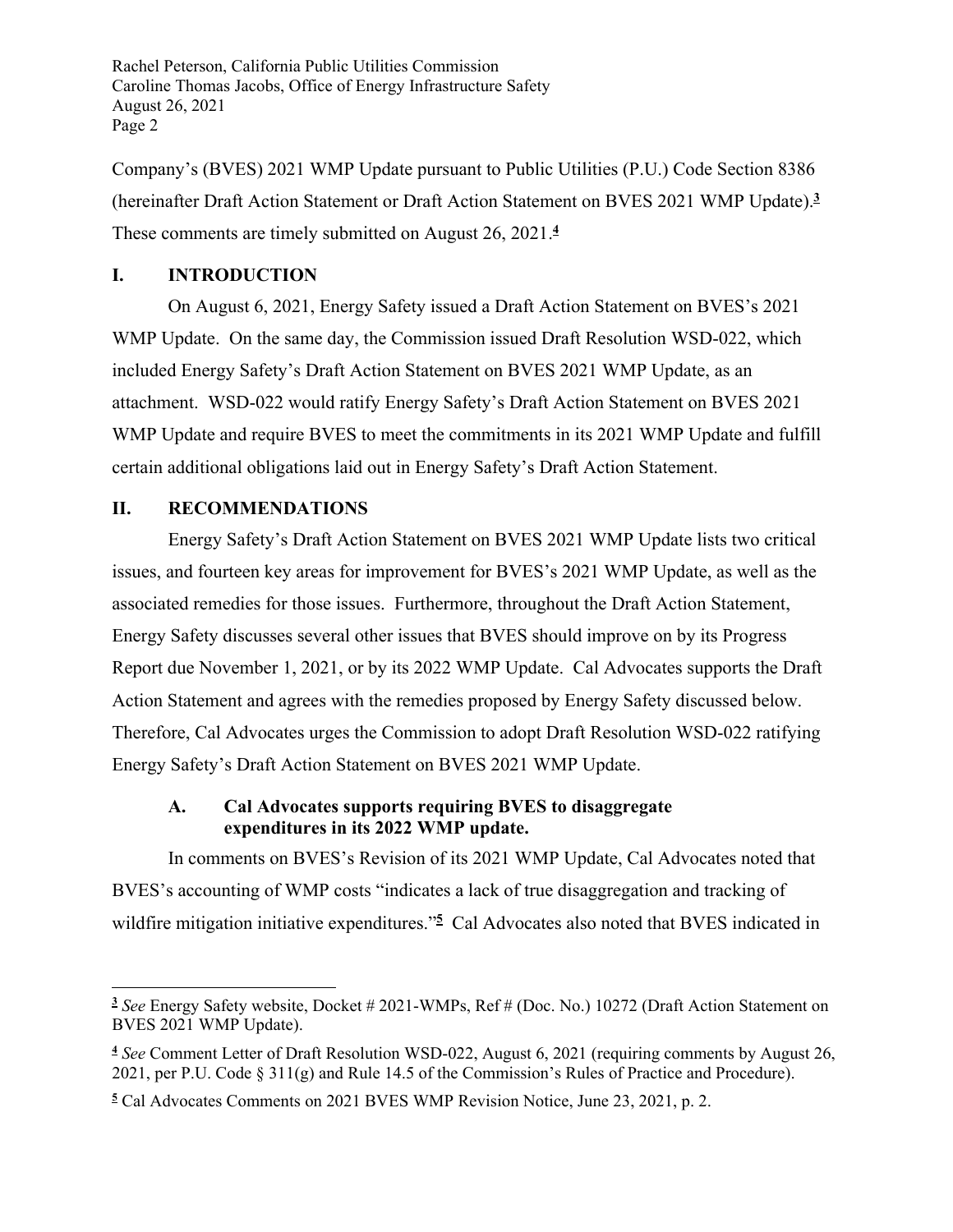its discovery response to Cal Advocates that it had spread certain expenses equally across various initiatives.**<sup>6</sup>** WSD-022 similarly finds BVES's "lack of true disaggregation and tracking of wildfire mitigation initiative expenditures" inadequate in helping Energy Safety understand resource allocation, local community conditions and other detailed information previously requested at a more aggregated level.**<sup>7</sup>** Thus, WSD-022 requires BVES, in its 2022 WMP update, to identify where common costs are allocated across multiple initiatives, and to justify its allocation methodology for these costs.**<sup>8</sup>** BVES is required to explain how these allocated costs relate to each initiative and demonstrate that the values reasonably reflect the initiatives' true costs.**<sup>9</sup>**

## **B. Cal Advocates supports Energy Safety's requirements to improve on Quality Control and Quality Assurance Programs.**

Energy Safety requires BVES to take several actions to further the development of an effective Quality Assurance and Quality Control (QA/QC) program. BVES is required to:

- 1. Provide a timeline for its implementation of a formal QA/QC process.
- 2. Explain how it conducts quality checks of its asset inspections prior to the adoption of the formal program.
- 3. Develop an interim QA/QC procedure for asset inspections between now and the establishment of its new QA/QC program, if such has yet to be adopted, in order to ensure that work is being completed accurately and effectively.
- 4. Provide updates on the development of its QA/QC program in its Progress Report, including: (i) the scope of the QA/QC program, (ii) procedures of the QA/QC program that BVES has developed, and (iii) the status of the QA/QC program implementation.**<sup>10</sup>**

Cal Advocates supports these requirements, which align with the recommendations made

in Cal Advocates' earlier comments on BVES's 2021 WMP Update.**<sup>11</sup>**

**<sup>6</sup>** BVES Response to date request CalAdvocates-BVES-2021WMP-05, June 17, 2021.

**<sup>7</sup>** Draft Resolution WSD-022, pp. 3, 19-20.

**<sup>8</sup>** Draft Action Statement on BVES 2021 WMP Update, p. 22.

**<sup>9</sup>** Draft Action Statement on BVES 2021 WMP Update, p. 22.

**<sup>10</sup>** Draft Action Statement on BVES 2021 WMP Update, pp. 45-46.

**<sup>11</sup>** Cal Advocates Comments on 2021 WMP Update of Small IOUs, April 14, 2021, pp. 12-13.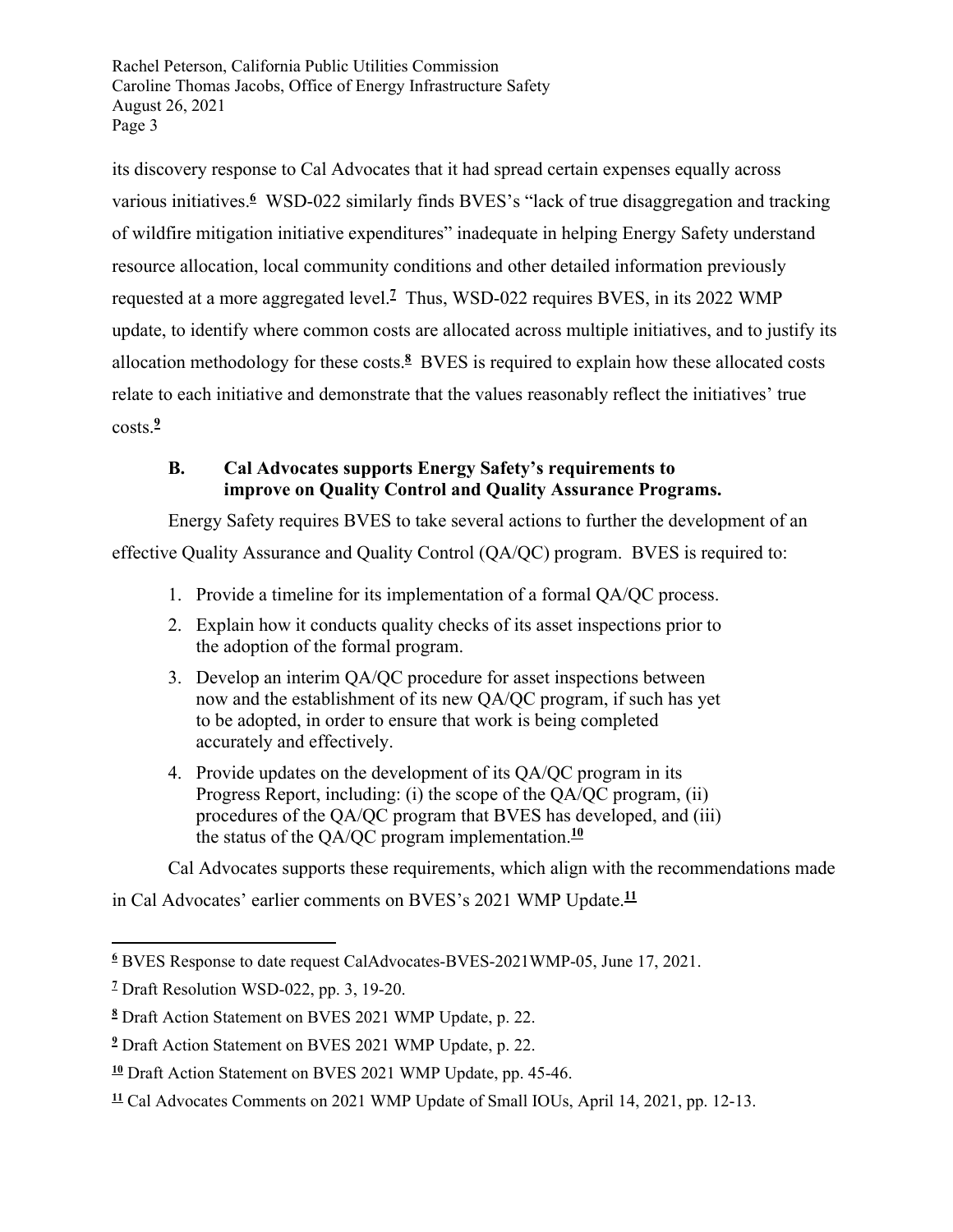## **C. Cal Advocates supports the requirement for BVES to evaluate the use of covered conductor through workshops.**

Energy Safety notes in its Draft Action Statement that "[t]he rationale to support the selection of covered conductor as a preferred initiative…lacks consistency among the utilities."**<sup>12</sup>** As a remedy, Energy Safety would require the utilities to coordinate amongst themselves in order to determine the effectiveness of covered conductor when compared to other initiatives.**<sup>13</sup>** The Draft Action Statement also requires BVES to evaluate through workshops the scope of its covered conductor deployment in the context of its updated Wildfire Risk Models.**<sup>14</sup>**

# **D. Cal Advocates supports Energy Safety's requirement for BVES to coordinate with other utilities to develop a more consistent approach to creating risk models.**

In its Draft Action Statement, Energy Safety states that the utilities do not have a consistent approach to wildfire risk models.**<sup>15</sup>** To remedy this, Energy Safety would require the utilities to collaborate in a working group to develop a more consistent approach to modeling wildfire risk. Cal Advocates supports imposing this requirement on BVES and the other utilities. As stated in its comments to BVES' 2021 WMP update, Cal Advocates believes that Energy Safety should convene a series of technical working groups to examine risk modeling practices. Reviewing utility risk models and any changes that the utilities make to their models prior to WMP filings would facilitate and make efficient stakeholders' review during the WMP review period.

## **E. Cal Advocates supports Energy Safety's requirements to develop a more consistent approach to Risk Spend Efficiency.**

Energy Safety notes that there is a lack of consistency among the utilities' Risk Spend Efficiency (RSE) estimates.**<sup>16</sup>** Cal Advocates agrees with Energy Safety's finding that RSE estimates between the different utilities should be comparable, especially when evaluated relative

**<sup>12</sup>** Draft Action Statement on BVES 2021 WMP Update, pp. 11-12.

**<sup>13</sup>** Draft Action Statement on BVES 2021 WMP Update, pp. 11-12.

**<sup>14</sup>** Draft Action Statement on BVES 2021 WMP Update, p. 11.

**<sup>15</sup>** Draft Action Statement on BVES 2021 WMP Update, p. 11.

**<sup>16</sup>** Draft Action Statement on BVES 2021 WMP Update, p. 16.